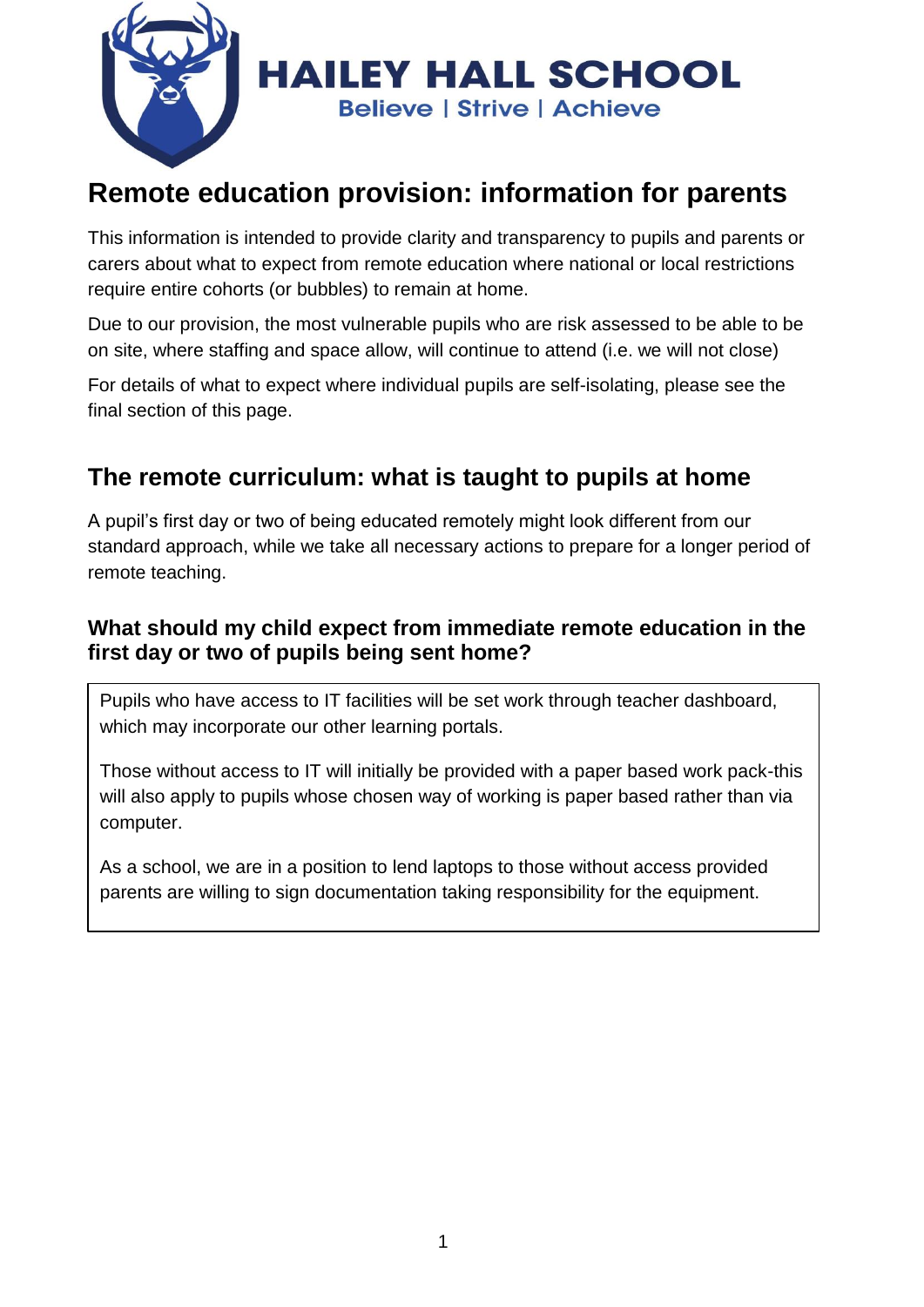

#### **Following the first few days of remote education, will my child be taught broadly the same curriculum as they would if they were in school?**

• For those who choose to access remote lessons, we teach the broadly same curriculum remotely as we do in school wherever possible and appropriate. However, we have needed to make some adaptations in some subjects. For example, some practical subjects will need to address theoretical elements of their curriculum as pupils will not have access to specialist tools, equipment or spaces. This may mean that the order of the curriculum will be adapted accordingly.

## **Remote teaching and study time each day**

#### **How long can I expect work set by the school to take my child each day?**

We expect that remote education (including remote teaching and independent work) will take pupils broadly the following number of hours each day:

| Key Stage 3 and 4 | 4 hours, 40 minutes as there are 7 x  |
|-------------------|---------------------------------------|
|                   | 40 minute sessions each day, except   |
|                   | on Friday, when it will be 3 hours 20 |
|                   | minutes, representing 5 x 40 minute   |
|                   | sessions.                             |
|                   |                                       |

## **Accessing remote education**

#### **How will my child access any online remote education you are providing?**

Face to Face lessons will be taught through Teams, supplemented by Mymaths, Lexia reading and Sumdog. Work should be submitted via Teacher Dashboard or by direct email if required.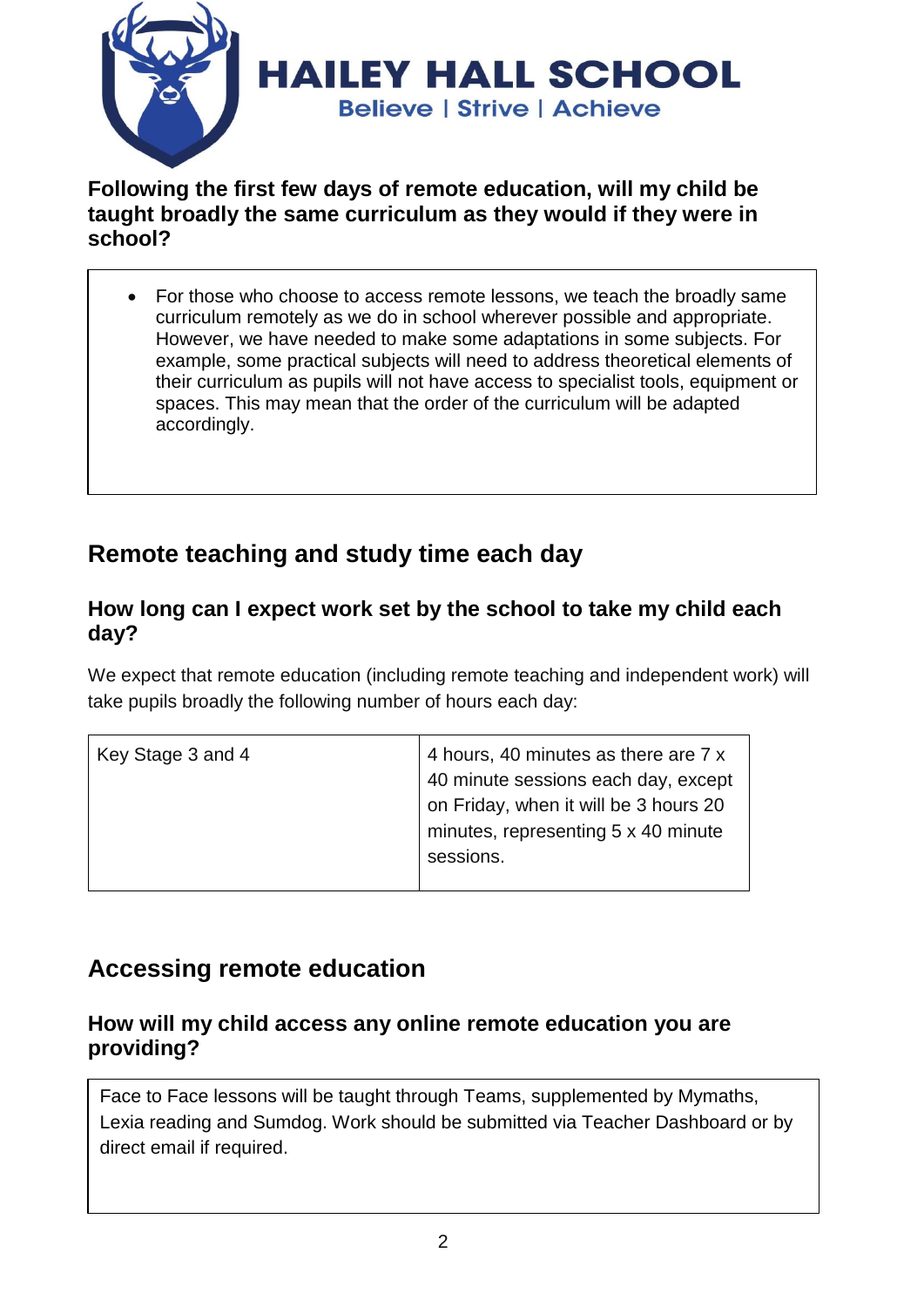

#### **If my child does not have digital or online access at home, how will you support them to access remote education?**

We recognise that some pupils may not have suitable online access at home. We take the approaches listed in the first section of this document.

### **How will my child be taught remotely?**

We use a combination of the following approaches to teach pupils remotely:

Some examples of remote teaching approaches:

- live teaching (online lessons) whenever possible, following the daily lesson structure set out above
- printed paper packs produced by teachers (e.g. workbooks, worksheets) for those who choose not to engage in the online lessons
- long-term project work and/or internet research activities for those pupils required to do coursework towards their qualifications, usually key stage 4.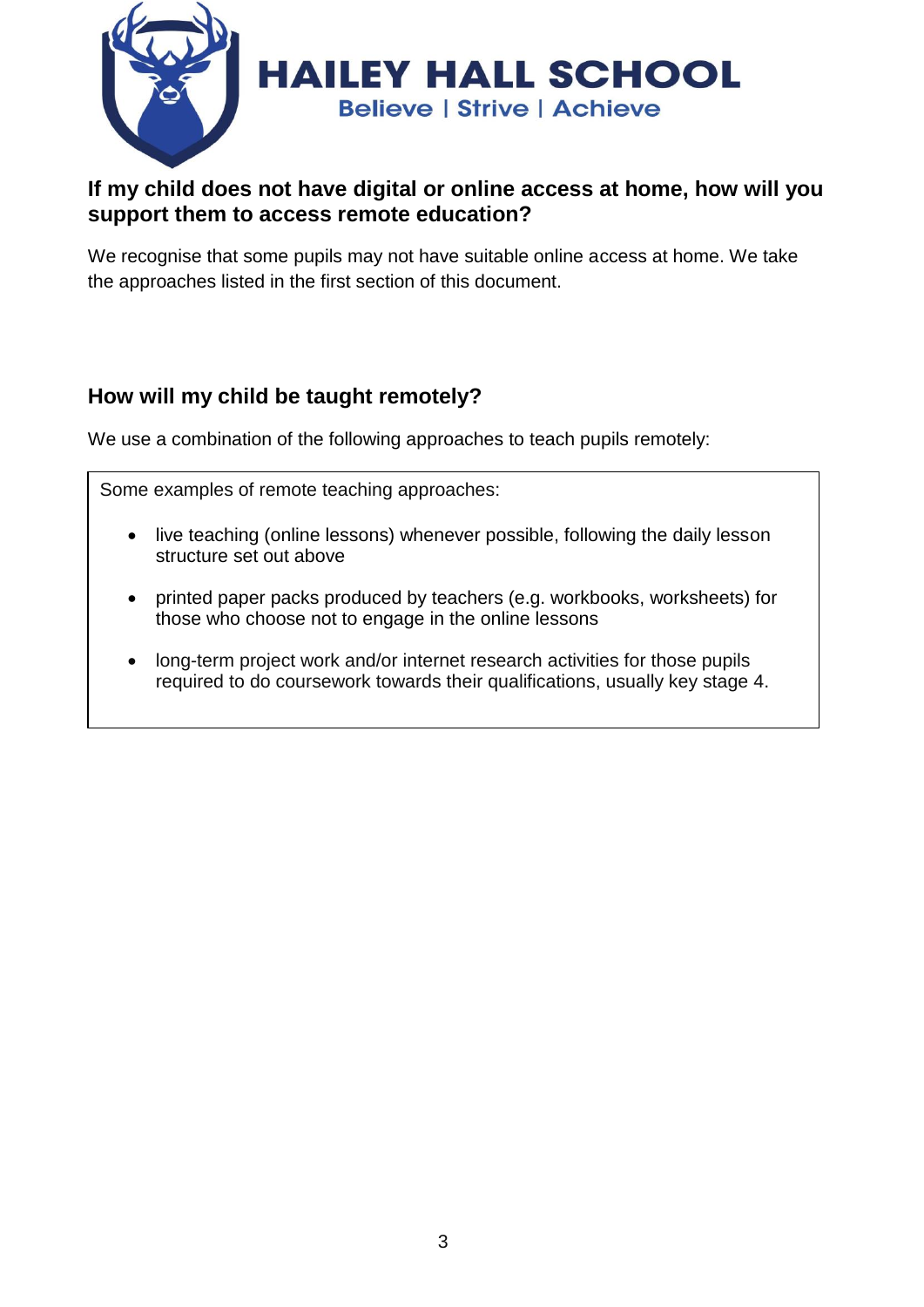

## **Engagement and feedback**

#### **What are your expectations for my child's engagement and the support that we as parents and carers should provide at home?**

Pupils are expected to:

- Be contactable during the school day.
- Complete work to the deadline set by teachers.
- Seek help if they need it, from teachers or teaching assistants.
- Alert teachers if they're not able to complete work.
- Behave appropriately during online learning and meet the expectations set out in the Behaviour Policy

Parents are expected to:

- Provide an appropriate, quiet space for their child to learn
- Make the school aware if their child is sick or otherwise can't complete work.
- Seek help from the school if they need it either from subject teachers, subjects lead, IT support or JT as remote learning lead.
- Be respectful when making any complaints or concerns known to staff.

### **How will you check whether my child is engaging with their work and how will I be informed if there are concerns?**

- Registers will be taken on behaviourwatch as normal
- Any behavioural or work concerns will be recorded on behaviourwatch as normal
- Teachers and/or Tutors will make contact regarding lack of engagement depending on whether it is lack of engagement in an individual lesson (Teacher) or multiple lessons (Tutor)
- In the first instance, this will be by telephone but we also have parentmail, text messages and our email systems should they be needed.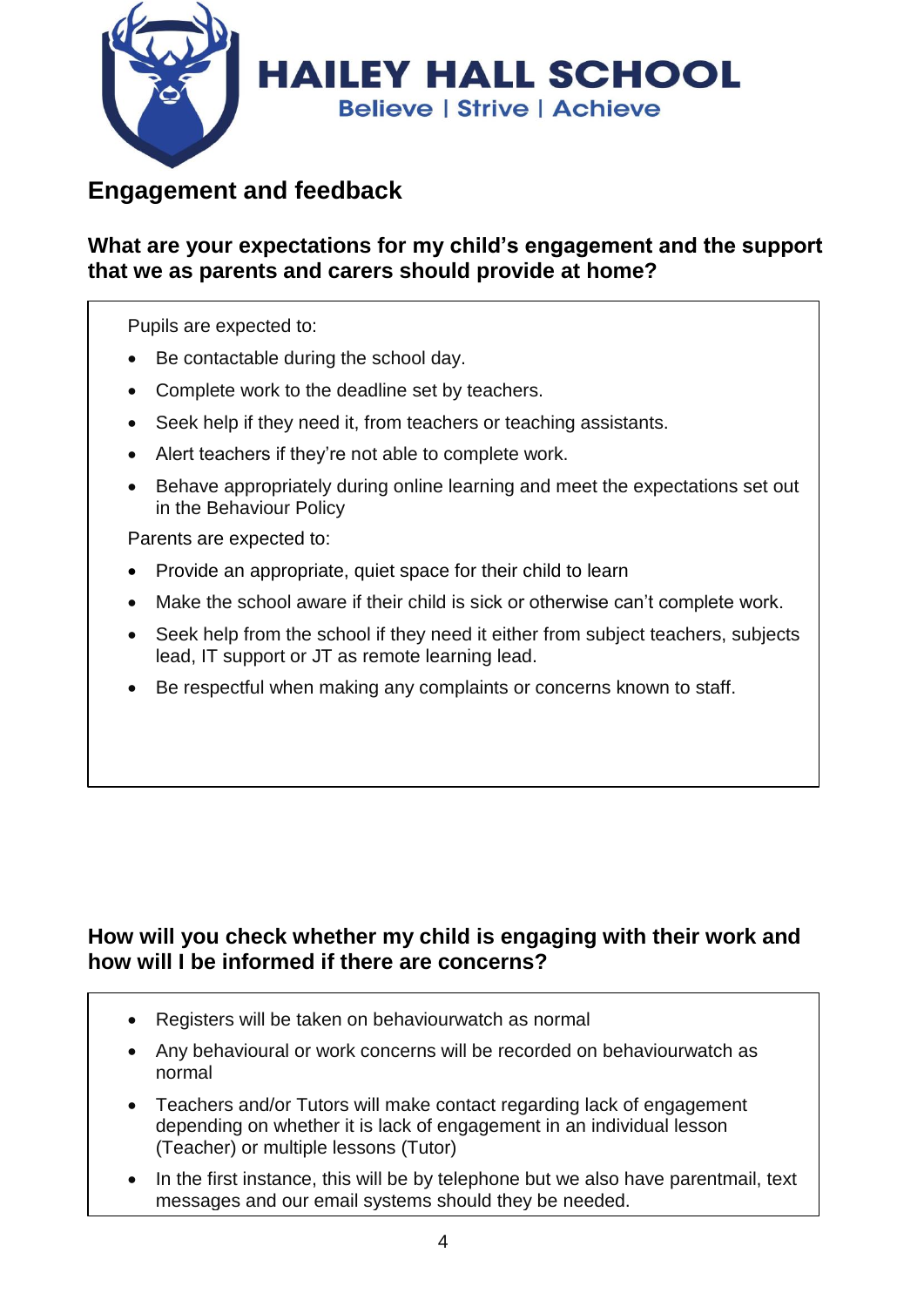

### **How will you assess my child's work and progress?**

Feedback can take many forms and may not always mean extensive written comments for individual children. For example, whole-class feedback or quizzes marked automatically via digital platforms are also valid and effective methods, amongst many others. Our approach to feeding back on pupil work is as follows:

- Verbal feedback during the lesson regarding individual pieces of work
- Feedback following school policy via our digital platform (teacher dashboard)
- All work will be assessed using either our own LWL criteria (KS3) or course marking materials (KS4)

# **Additional support for pupils with particular needs**

### **How will you work with me to help my child who needs additional support from adults at home to access remote education?**

We recognise that some pupils, for example some pupils with special educational needs and disabilities (SEND), may not be able to access remote education without support from adults at home. We acknowledge the difficulties this may place on families, and we will work with parents and carers to support those pupils in the following ways:

- All pupils will have tasks differentiated according to individual needs as per policy
- Pupils will be supported, where possible by TAs in lessons and breakout rooms will be used to accommodate those who need intervention.
- Pupils with one to one provision will be supported in lessons as per their provision.
- Pupils are free to make the choice between online lessons and paper based packs.

# **Remote education for self-isolating pupils**

Where individual pupils need to self-isolate but the majority of their peer group remains in school, how remote education is provided will likely differ from the approach for whole groups. This is due to the challenges of teaching pupils both at home and in school.